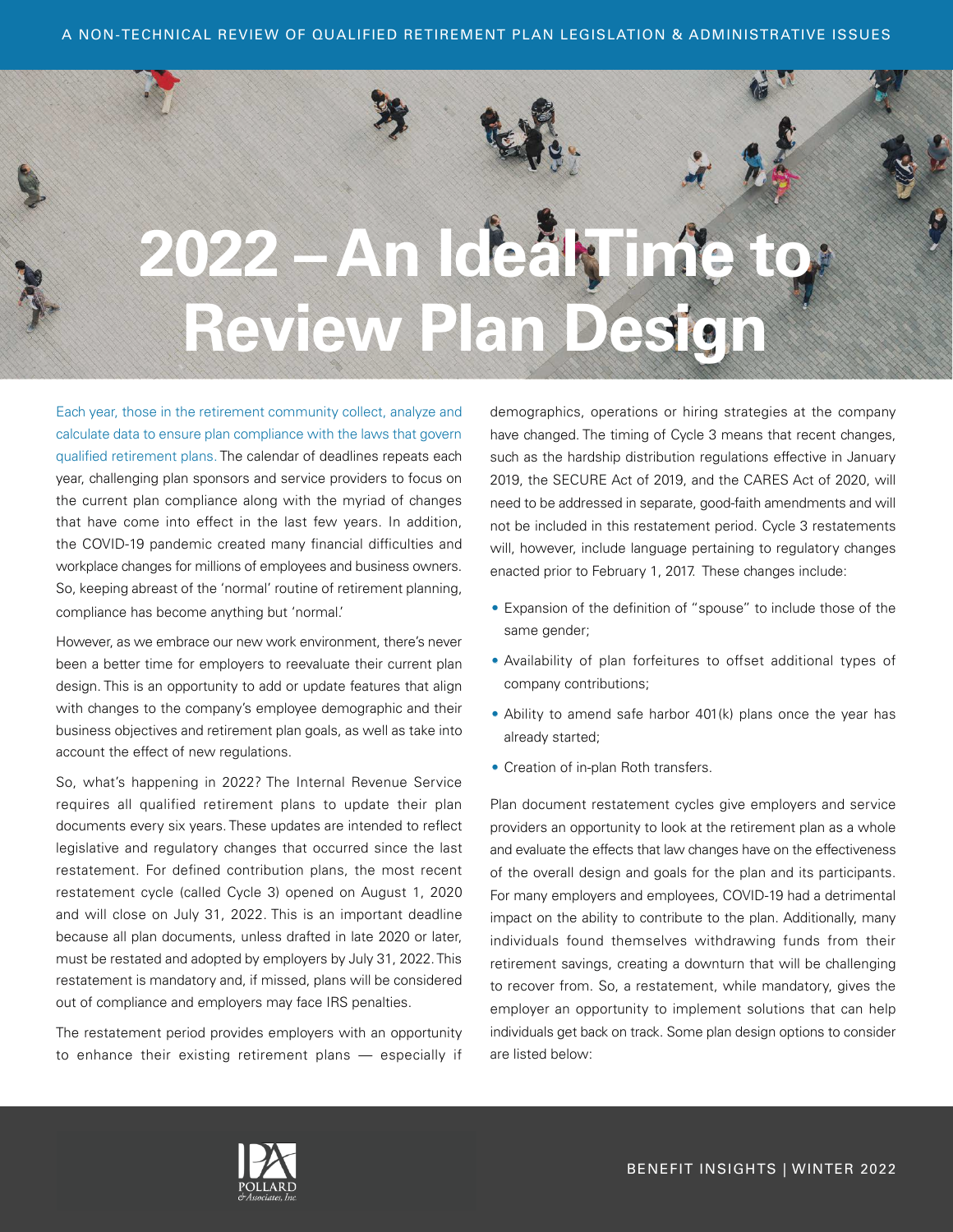**Eligibility:** Eligibility defines how and when employees can join your retirement plan. Though your current eligibility requirements may fit the company's employee demographic for full-time employees, the SECURE Act permits long term part-time employees (LTPTs) the ability to enter the plan starting in 2024, provided that they have satisfied the legally mandated requirements. Though SECURE Act law will not be included in this restatement, it seems wise to explore the effects that LTPT employees may have on your plan's design and filing requirements.

**Implement or expand auto-enrollment:** Autoenrollment enables employers to automatically enroll new hires into the retirement plan. Employees can always opt out of autoenrollment if they decide they do not want to participate in the plan. Auto-enrollment has proven to be a successful tool in expanding retirement plan usage, especially among younger employees. According to a Principal Retirement Security Survey in July 2021, 84% of workers that were automatically enrolled in their workplace retirement plan say they started to save for retirement earlier than if they had to take action to make the enrollment decision on their own. To further help maximize savings and improve outcomes, employers may want to consider enrolling new employees at a higher deferral rate, such as 6%, rather than the standard 3%. The 6% rate will be far more meaningful for retirement and, though there is a risk that more participants could opt-out of the plan, a 2020 report released by John Hancock states the opposite to be true.

Under the SECURE Act, an eligible employer that adds an autoenrollment feature to their plan can claim a tax credit of \$500 per year for a three-year taxable period beginning with the first taxable year the employer includes the auto-enrollment feature.

**Increase re-enrollment adoption:** Re-enrollment has become increasingly important due to the effects of the COVID-19 pandemic. In a white paper for Voya Financial, Shlomo Benartzi, professor emeritus at UCLA Anderson School of Management, suggested frequently re-enrolling existing participants. He pointed to the U.K., where plan providers are required to automatically reenroll workers every three years, even if they've previously opted out. Principal's study group stated that they were glad their savings had been "jump-started" and reinforced that, if left to make the decision on their own, many wouldn't have joined or would have at least delayed their enrollment.

**Implement or expand auto-escalation:** With auto-escalation, employees' contributions are automatically increased every year. For example, employers can increase deferral rates by 1% each year up to a maximum of 15% of pay.



**Redesign matching contributions.** The pandemic has pressured many employers to discontinue or reduce their 401(k) contribution matches. Rebooting the matching contributions will go a long way in revitalizing employee interest in your plan. If the previous formula does not fit economically, employers might consider reducing the overall matching percentage but increase the cap on contributions (Example: 50% match up to 4% of pay changed to 25% up to 8%). This approach encourages the participant to defer a higher percentage of pay to receive the full matching contribution.

Dr. Benartzi suggested considering a fixed amount matching formula. From the participant's perspective, a dollar amount seems more real than applying percentages to one's paycheck. "Psychologically, it's easy to give up a 6% match, but it's hard to let go of a \$1,200 lump sum," he wrote.

The pandemic presented unprecedented challenges for employers that offer retirement plan benefits. With the future looking brighter and the Cycle 3 restatement deadline around the corner, now is the optimal time for business owners to review, and if necessary, update their plan design to align with the company's goals and changing employee demographics.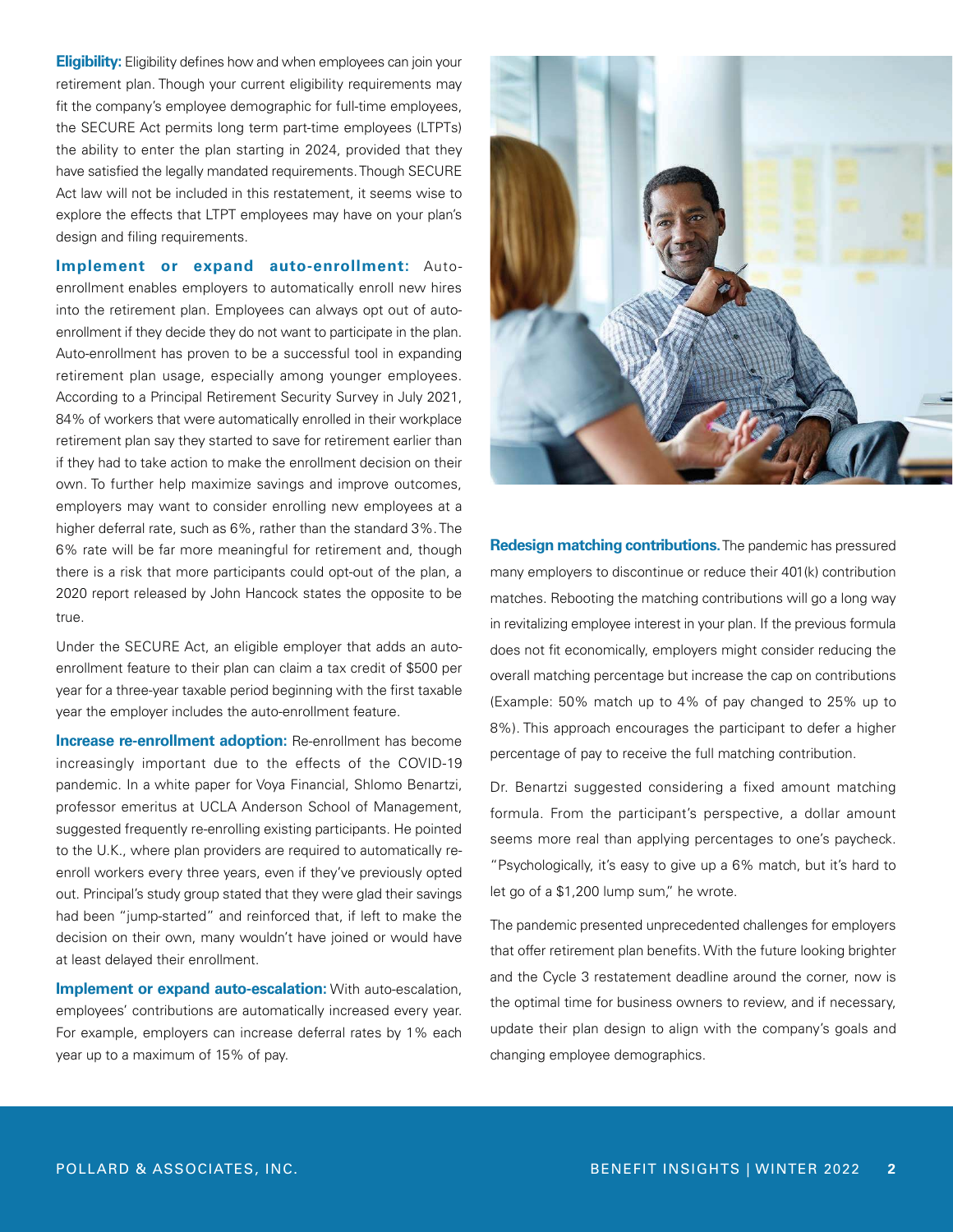# **SECURE Act Provisions for Long-Term Part-Time Employees**

Historically, 401(k) plans could exclude individuals who worked less than 1,000 hours in the plan year. However, in its effort to expand access to employer retirement plans, the Setting Every Community Up for Retirement Enhancement (SECURE) Act introduced the concept of a "longterm, part-time employee" (LTPT). The Act requires that starting in 2024, 401(k) plans permit LTPTs the opportunity to elect to make salary deferrals to a 401(k) plan.

So, why talk about it now if not effective until 2024? The definition of an LTPT employee is as follows:

- An employee who has completed three consecutive 12-month periods with at least 500 hours of service during each of those periods, and
- Who has reached the age of 21 by the end of the three-year period.

**Eligibility -** Since eligibility will be determined based upon hours worked in 2021, 2022 and 2023, plan sponsors and service providers must accurately track and report hours for LTPT employees. LTPT employees who meet these requirements must be allowed to contribute salary deferrals to the plan. However, they may be excluded from employer contributions and nondiscrimination testing. Employees covered by a collective bargaining agreement are not covered by the LTPT rules.

The law pertaining to LTPT employees may create dual eligibility requirements under the plan, assuming that the plan's existing eligibility requirements are not as favorable as those required for LTPT employees. Plan sponsors and their service providers

must monitor both the existing service requirement and the eligibility requirements applicable to LTPT employees.

**Employer Contributions -** LTPT employees may be excluded from employer matching and profit-sharing contributions, as well as safe harbor contributions under a safe harbor 401(k) plan. However, if an LTPT employee satisfies the general minimum age and service requirements by completing at least 1,000 hours of service, they become eligible to participate in employer contributions.

**Vesting -** In retirement plans, employees, LTPT or otherwise, are always 100% vested in their salary deferral accounts. So, the subject of vesting only applies if an employer voluntarily elects to include LTPT employees in their company contributions that are subject to a vesting schedule. LTPT years of service for vesting purposes must include each 12-month period during which the employee has 500 hours of service or more for all years, including 12-month periods before January 1, 2021.

The main objective of the LTPT rules was to expand retirement coverage to a greater number of working Americans. However, the rules can have significant effects on plans designed under prior law. The possible entry of previously excluded employees and the maintenance of dual eligibility requirements can put an extra burden on plan sponsors and service providers. Considering this new requirement, reviewing the plan's design is an important "to-do" for 2022.

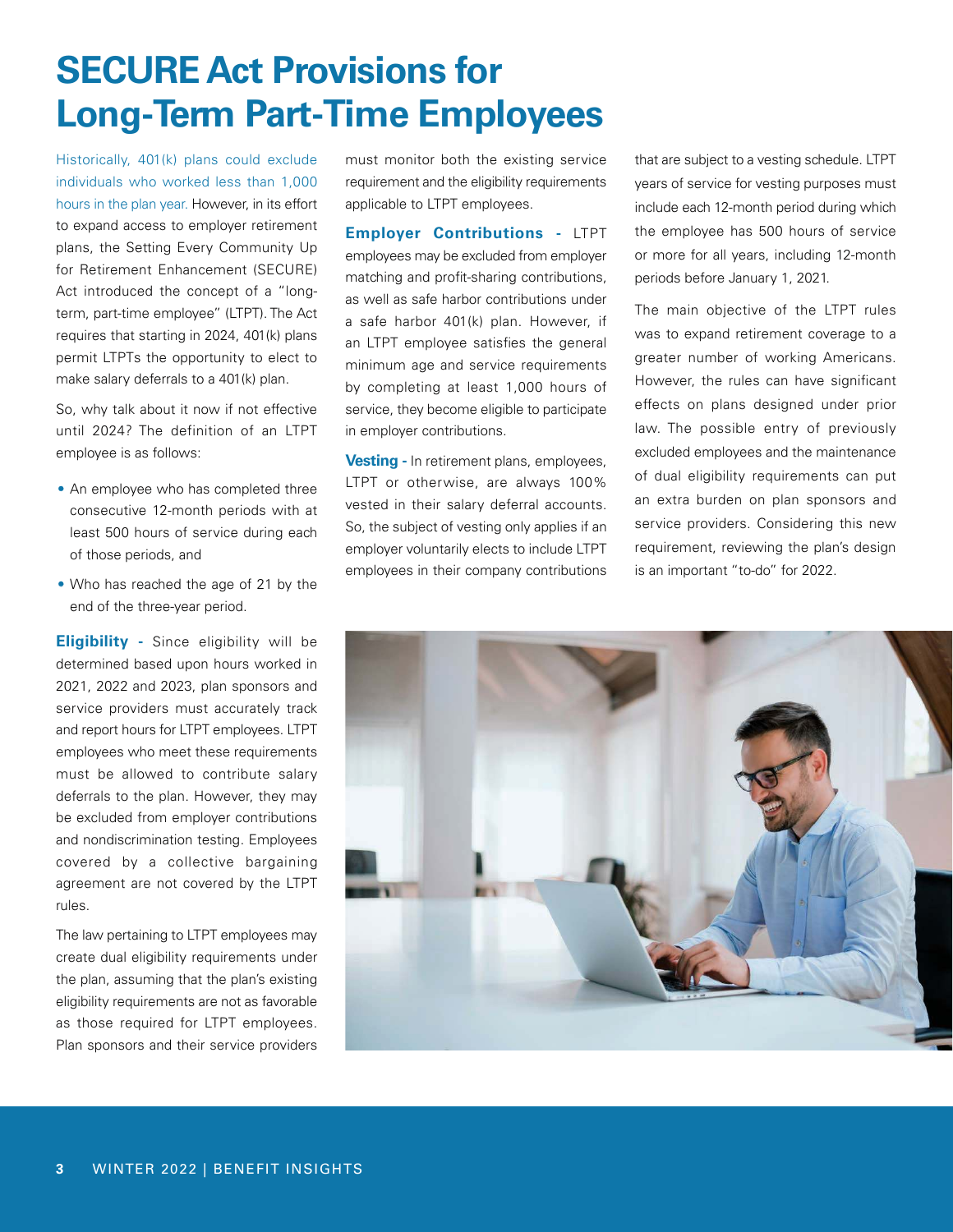# **Navigating the Labyrinth of Required Minimum Distributions**

Since the passage of the Tax Reform Act of 1986, taxpayers have been required to withdraw previously untaxed dollars from their qualified plan and IRA accounts. These withdrawals are called Required Minimum Distributions or RMDs. Historically, those at and over the age of 70 ½ must take annual withdrawals from their tax deferred accounts including IRAs, SEP IRAs and 401(k) plans. An RMD is calculated by dividing the previous year's balance by a life expectancy factor issued by the IRS. For rules that have remained relatively unchanged for over 30 years, RMD policy has had quite an overhaul starting with the changes made by the SECURE Act in 2019 and then, again, with the CARES Act in 2020. As a result of these changes, account owners and beneficiaries have three sets of RMD rules for 2020, 2021, and 2022.

The required minimum distribution rules came into effect in the late 1980s with the passage of the Tax Reform Act of 1986. Plans affected by RMD rules are:

- $\bullet$  401(k) Plans
- Roth IRAs (RMDs not required while the original owner is still living)
- 403(b) Plans
- 457 Plans
- Traditional IRAs
- Simplified Employee Pensions (SEP) IRAs
- Savings Incentive Match Plans for Employees (SIMPLE) IRAs

**Note:** Defined Benefit and Cash Balance plans satisfy their RMDs by starting monthly benefit payments (or a lump sum distribution) at the participant's required beginning date. Health Savings Account balances are not subject to the RMD rules.

The SECURE Act, passed into law in late 2019, changed the age at which accounts subject to RMD rules had to start receiving RMDs. If the account holder reached age 70 ½ in 2019, the prior law applied and the first RMD was required by April 1, 2020. If the account holder reached age 70 ½ in 2020 or later, they must take their first RMD by April 1 of the year after turning age 72. Sounds easy, right? But wait…

In 2020, the CARES Act waived RMDs for account holders, including individuals who reached age 70½ in 2019 and had an RMD due in 2020, or had their first RMD due by April 1, 2021. The waiver did not delay distributions in defined benefit and cash balance plans. However, in 2021, the CARES Act waiver for RMDs was not extended. That means account holders that are subject to RMD rules must make the required distributions for 2021.

- If you reached age 70½ in 2019, your RMDs due in 2020 were waived. You had a 2021 RMD due by December 31, 2021, based on your account balance on December 31, 2020.
- If you reached age 72 in 2021 (and didn't reach 70 ½ in 2019), your 2021 RMD is due by April 1, 2022, based on your account balance on December 31, 2020. Your 2022 RMD is due by December 31, 2022, based on your account balance on December 31, 2021.

If you're still employed by the plan sponsor of a 401(k) and are not considered to be a more than 5% owner, your plan may allow you to delay RMDs until you retire. The delay in starting RMDs does not extend to owners of traditional IRAs, Simplified Employee Pensions (SEPs), Savings Incentive Match Plans for Employees (SIMPLEs) and SARSEP IRA plans.

#### **One more twist…**

In November of 2020, the IRS announced the update of the life expectancy tables that are used to calculate the annual amount of RMDs. This change brings the tables more in line with the fact that Americans are living longer than assumed in previous calculations. The finalized rules related to the updated tables will apply to distributions in calendar years beginning on or after January 1, 2022.

It's crucial that account owners become familiar with the changes in the rules pertaining to RMDs. Mistakes can be costly: The IRS assesses a 50% federal penalty tax on the amount of the RMD that should have been taken but wasn't. So, working with your tax consultants and plan's service providers is important when making decisions regarding RMDs.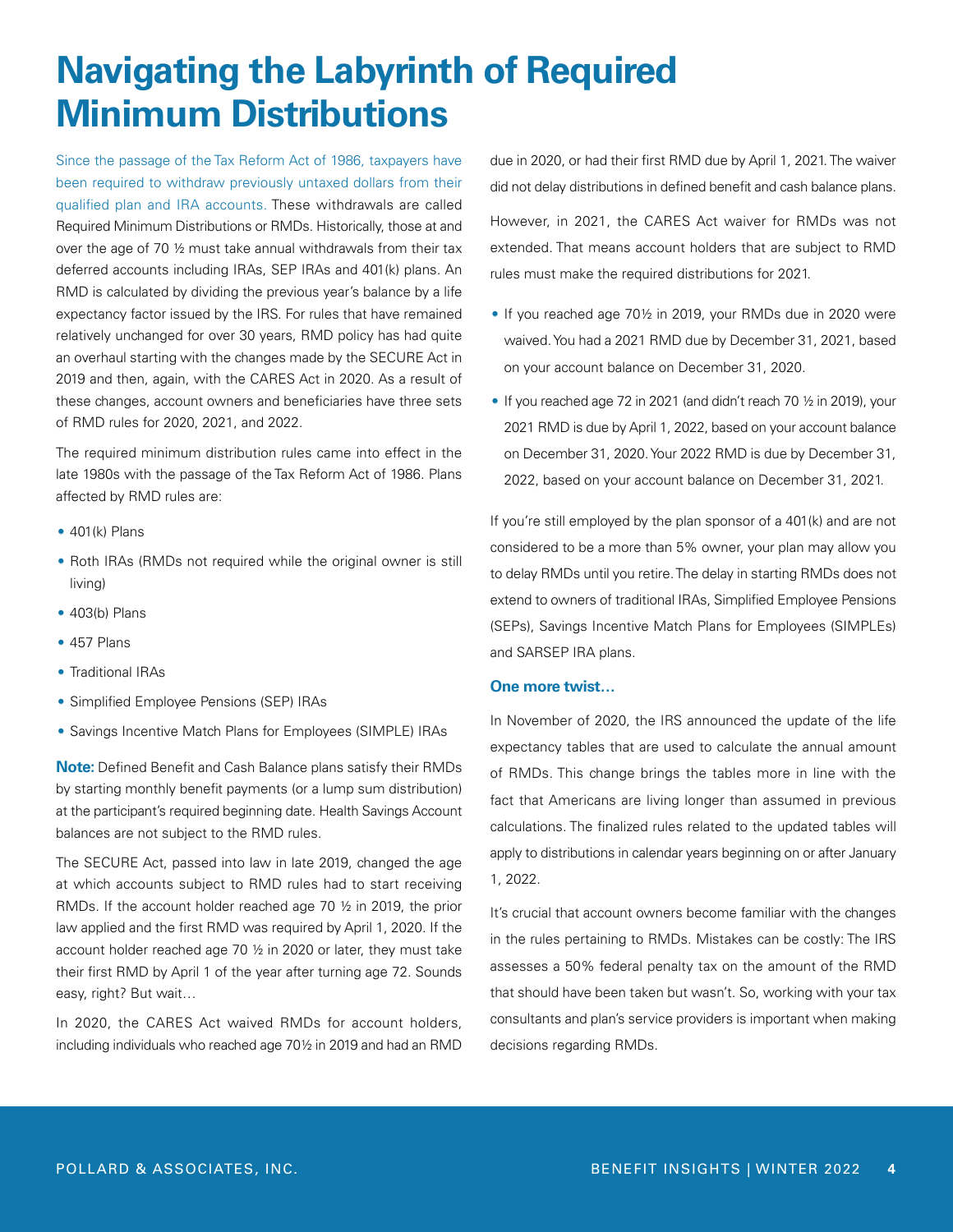## **Upcoming Compliance Deadlines for Calendar-Year Plans**

#### **January 31st**

IRS Form 1099-R - Deadline to distribute Form 1099-R to participants and beneficiaries who received a distribution or a deemed distribution during the prior plan year.

IRS Form 945 - Deadline to file IRS Form 945 to report income tax withheld from qualified plan distributions made during the prior plan year. The deadline may be extended to February 10th if taxes were deposited on time during the prior plan year.

### **February 28th**

IRS Form 1099-R Copy A - Deadline to submit 1099-R Copy A to the IRS for participants and beneficiaries who received a distribution or a deemed distribution during the prior plan year. This deadline applies to scannable paper filings. For electronic filings, the due date is March 31, 2022.

### **March 15th**

ADP/ACP Corrections - Deadline for processing corrective distributions for failed ADP/ACP tests without a 10% excise tax for plans without an Eligible Automatic Contribution Arrangement (EACA).

Employer Contributions - Deadline for contributing employer contributions for amounts to be deducted on 2021 S-corporation and partnership returns for filers with a calendar fiscal year (unless extended).

### **April 1st**

Required Minimum Distributions - Normal deadline to distribute a required minimum distribution (RMD) for participants who attained age 72 during 2021 (and didn't reach age 70 ½ in 2019).

### **April 15th**

Excess Deferral Correction - Deadline to distribute salary deferral contributions plus related earnings to any participants who exceeded the IRS 402(g) limit on salary deferrals. The limits for 2021 were \$19,500 or \$26,000 for those age 50 and over if the plan allowed for catch-up contributions.

Employer Contributions - Deadline for contributing employer contributions for amounts to be deducted on 2021 C-corporation and sole proprietor returns for filers with a calendar fiscal year (unless extended).